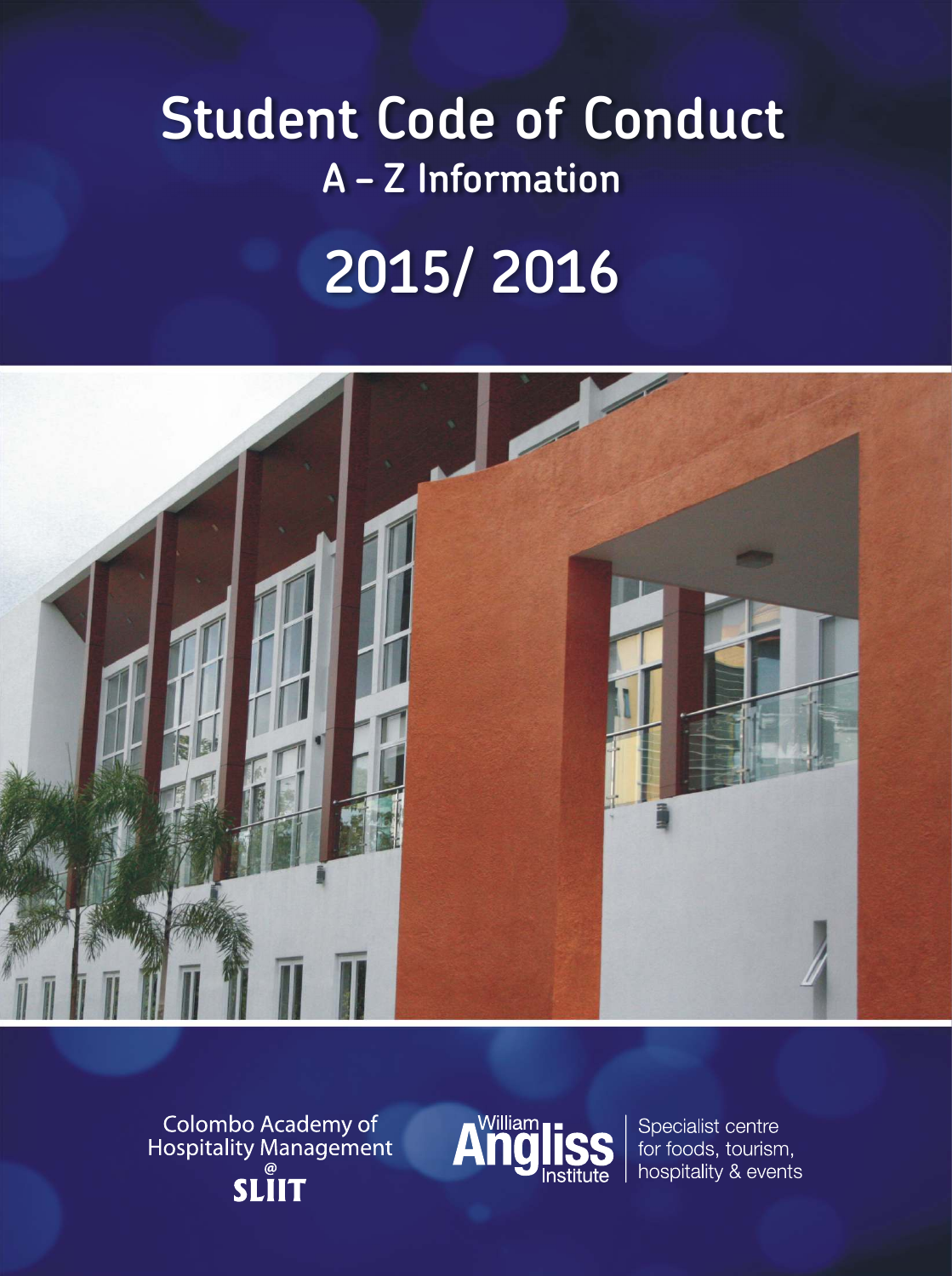## **Contents**

| <b>TOPIC</b>                                                                                     | <b>PAGE</b> | <b>TOPIC</b>                                  | <b>PAGE</b> |
|--------------------------------------------------------------------------------------------------|-------------|-----------------------------------------------|-------------|
| Message from the CEO of the<br><b>Colombo Academy of Hospitality</b><br><b>Management (CAHM)</b> |             | <b>Emergency Evacuation &amp;</b>             |             |
|                                                                                                  |             | <b>Fire Evacuation</b>                        | 10          |
|                                                                                                  | 02          | English                                       | 10          |
| <b>CAHM</b> shares the                                                                           |             | <b>Equal Opportunity</b>                      | 10          |
| <b>William Angliss Institute Values</b>                                                          | 03          | First Aid                                     | 11          |
| <b>CAHM Student Code of Conduct</b>                                                              | 04          | Gambling                                      | 11          |
| <b>CAHM Student A-Z Information</b>                                                              | 06          | <b>Grooming &amp; Jewellery</b>               | 11          |
| Abseentism                                                                                       | 06          | Harassment/ Sexual Harassment                 | 11          |
| Academic & Administrative Staff                                                                  | 06          | Human Rights                                  | 11          |
| <b>Accidents</b>                                                                                 | 06          | <b>International Students</b>                 | 11          |
| Alcohol & other Substances                                                                       | 06          | Lateness                                      | 12          |
| Ambulance                                                                                        | 06          | <b>Lost Property</b>                          | 12          |
| Anaphylaxis                                                                                      | 06          | <b>Mobile Phones</b>                          | 12<br>12    |
| <b>Attendance/ Result Expectations</b>                                                           | 06          | <b>Personal Belongings</b><br>Personal Growth | 12          |
| <b>Assessment Marks/ Grades</b>                                                                  | 07          | <b>Personal Health</b>                        | 12          |
| <b>Breastfeeding Facilities</b>                                                                  | 07          | Personal Information                          | 12          |
| <b>Bullying</b>                                                                                  | 08          | <b>Personal Responsibility</b>                | 12          |
| <b>CAHM</b> - Representing our Brand                                                             | 08          | Prayer Rooms (Retreat Rooms)                  | 13          |
| <b>Cancelled Classes</b>                                                                         | 08          | Privacy                                       | 13          |
| <b>Changing Rooms</b>                                                                            | 08          | Property                                      | 13          |
| Cheating, Plagiarism & Collusion                                                                 | 08          | Re-submission of Work Projects                | 13          |
| <b>Chewing Gum</b>                                                                               | 08          | <b>Results</b>                                | 13          |
| <b>Compassionate or Compelling</b>                                                               |             | Security                                      | 13          |
| Circumstances                                                                                    | 09          | <b>Sexual Harassment</b>                      | 13          |
| <b>Counselling and Personal</b>                                                                  |             | <b>Sexual Relationships</b>                   | 13          |
| <b>Development Centre</b>                                                                        | 09          | <b>Showers</b>                                | 14          |
| <b>Defamation</b>                                                                                | 09          | Smoking                                       | 14          |
| <b>Disability Support</b>                                                                        | 10          | <b>Theft</b>                                  | 14          |
| <b>Discrimination</b>                                                                            | 10          | <b>Time Commitment</b>                        | 14          |
| Doctor/ Medical Support                                                                          | 10          | <b>Timetables</b>                             | 14          |
| <b>Dress Code</b>                                                                                | 10          | <b>Uniform Requirements</b>                   | 14          |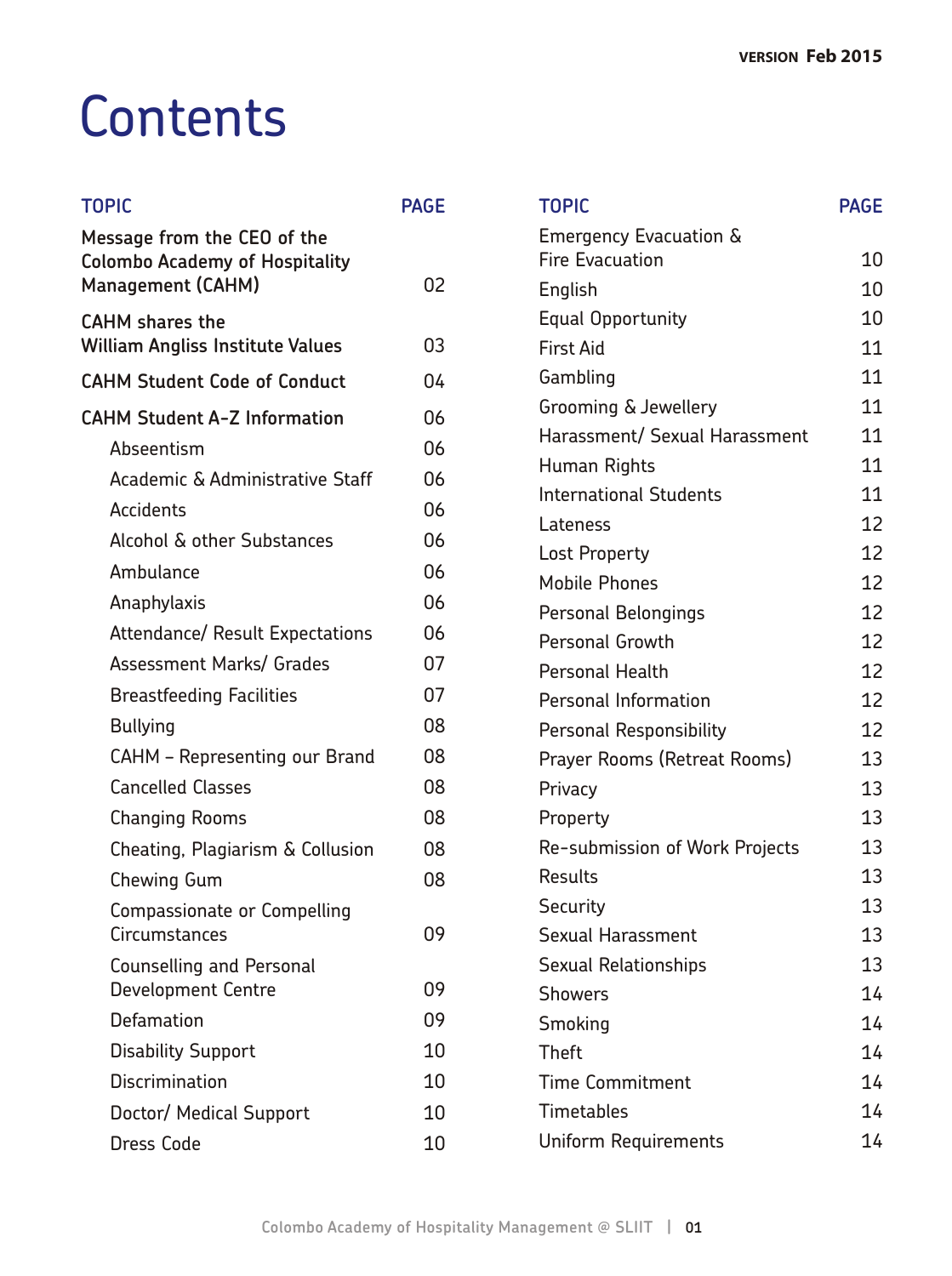### Message from Steven Bradie-Miles

**Chief Executive Officer @ CAHM**

Welcome to the Colombo Academy of Hospitality Management (CAHM) at the Sri Lanka Institute of Information Technology (SLIIT) and our Australian partner, William Angliss Institute.

Studying at CAHM will be an interesting, colourful and demanding journey, yet a rewarding experience. If you study hard to increase your knowledge, challenge your comfort zone when training practically and have a 'Can Do' attitude, then you have the right ingredients to successfully graduate and move ahead faster than your peers.

This Student Code of Conduct Handbook provides you with the rules and regulations that must be adhered too, at all times. CAHM operates like any hospitality business and our brand and values exceed all others. Our expectation is that every student behaves and follows our procedures modelled on the exact same standards employers expect from their employees out in industry.

I would like to congratulate and thank you for choosing to study in our world renowned hospitality management training program combined with the most outstanding state of the art facilities making CAHM the premier hospitality training provider.



Faithfully,

Steven Bradie-Miles Chief Executive Officer Colombo Academy of Hospitality Management



Colombo Academy of **Hospitality Management SLIIT** 



Specialist centre for foods, tourism, hospitality & events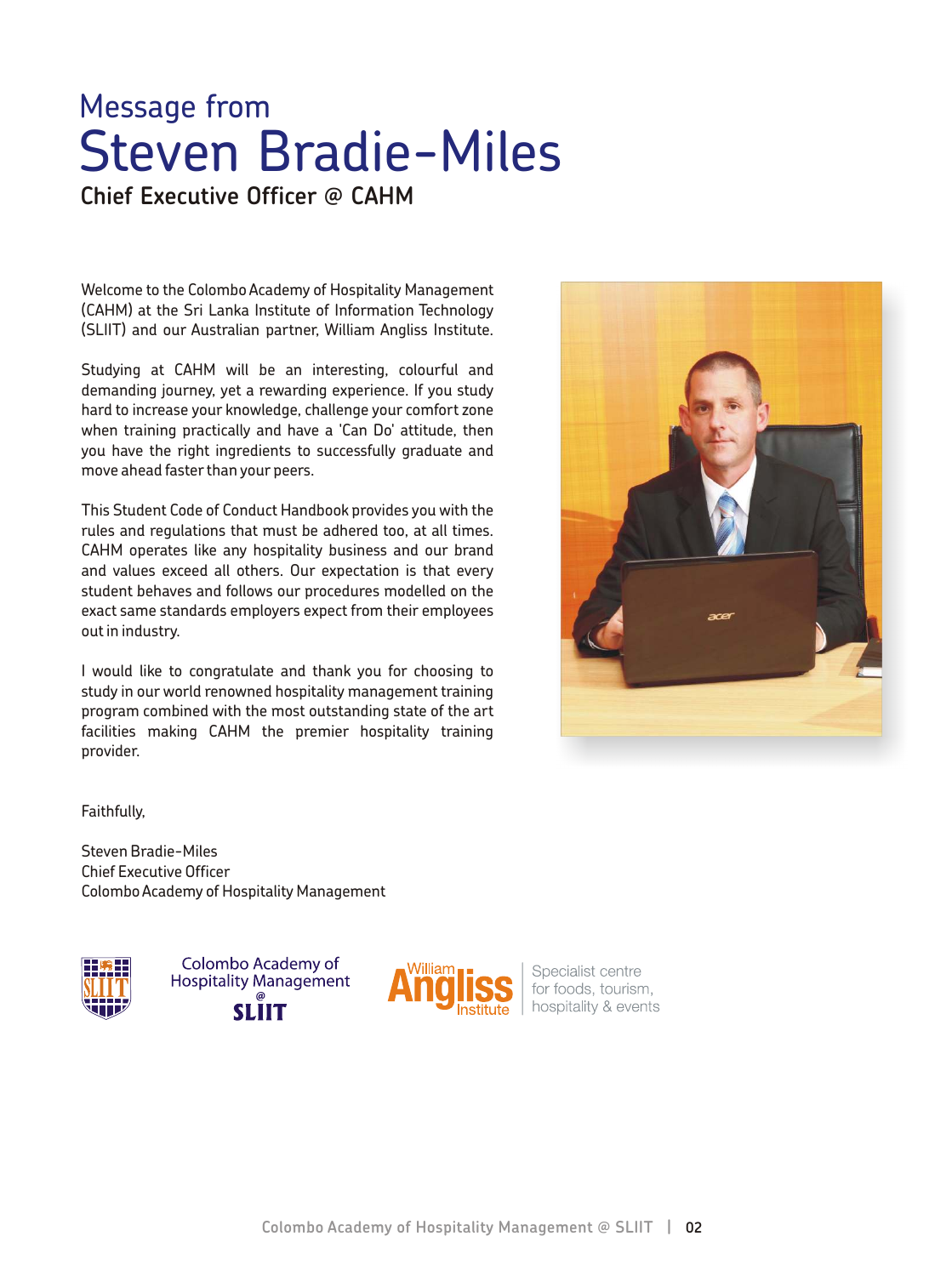### CAHM Shares the William Angliss Institute Values

### **Personal Responsibility**

Accountability, responsiveness, integrity, respect, impartiality and human rights

### **Inspiration**

Passionate, stimulating, optimistic

**Empowerment** Nurturing, encouragement, confidence

**Community** Sharing, partnership and connections

**Expertise** Leadership, dedication, excellence



Front Office



Colombo Academy of Hospitality Management @ SLIIT



Sri Lanka's Largest Training Kitchen



Model Accommodation Units



Classrooms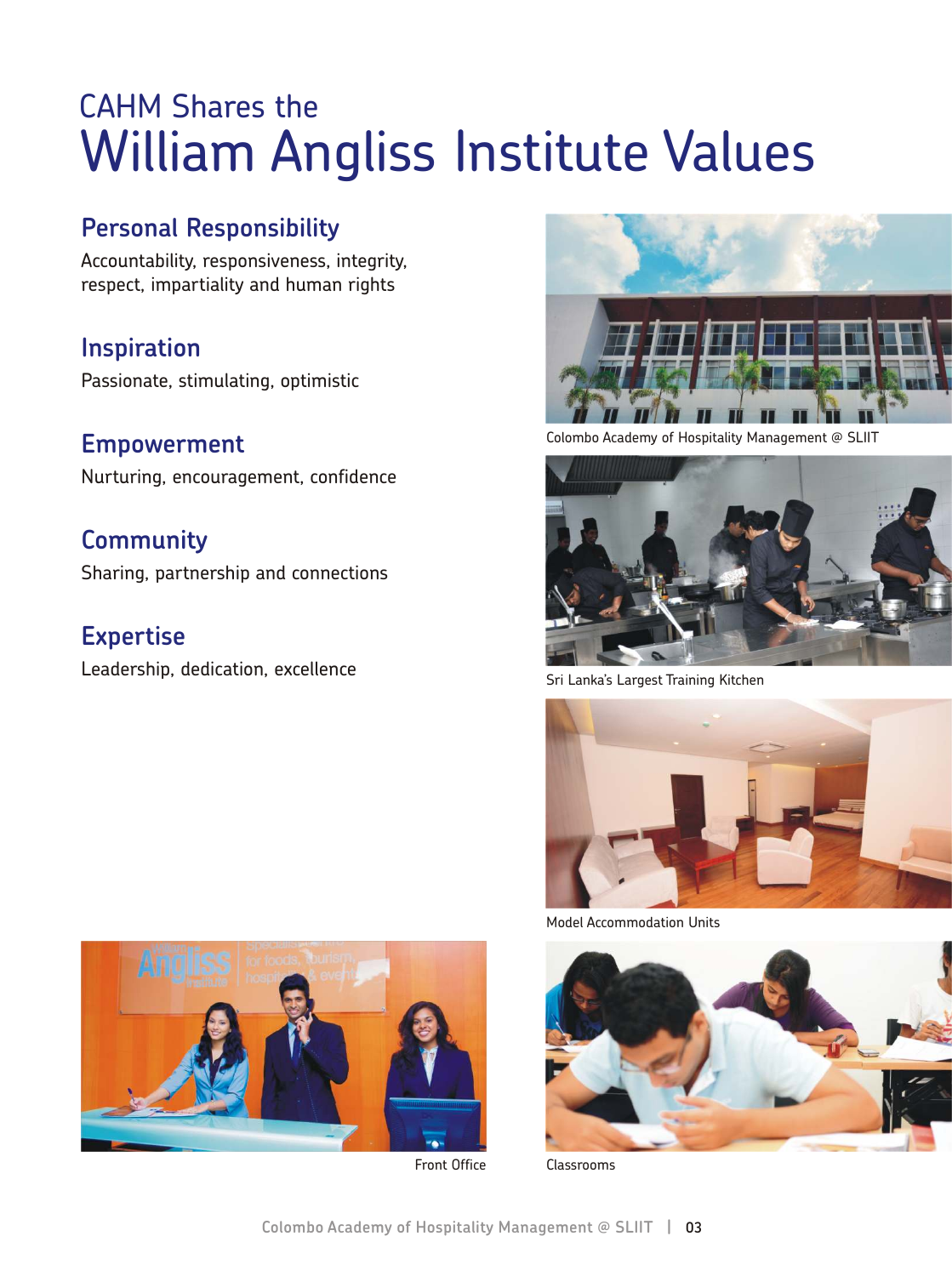# CAHM Student Code of Conduct

The Purpose of this Code of Conduct is to explain to students their obligations and responsibilities and convey CAHM's principles, which are aimed at enhancing the learning experience. While this Code cannot encompass all possible situations where direction is required beyond the provisions of the Code it must be sought from an appropriate staff member and referenced against existing and applicable policy and procedure.

At CAHM we believe that all students should study in an engaging, supportive environment and a culture which models mutual respect, nurturing, listening, empowering and feeling valued.

All students are expected to treat everyone at CAHM with respect, courtesy and value staff and student diversity.

As a student, you are expected to:

**•** Comply with all of CAHM's policies and procedures and respect and comply with SLIIT's disciplinary conduct. A copy of the SLIIT disciplinary conduct can be produced upon request by CAHM.

#### **Standards of Behaviour**

At all times, students must;

- Abide by all regulations and requirements of CAHM and respond to all lawful and reasonable directions from staff.
- Abide by all regulations and requirements of CAHM and respond to all lawful and reasonable directions from staff.<br>• Be aware that all forms of academic dishonesty or misconduct are unacceptable and that CAHM will tak test compliance.
- Use all equipment and resources appropriately, legitimately and safely, following occupational health and safety ß requirements.
- **•** Observe the relevant occupational health and safety requirements and bring to the attention of the CAHM staff of any situation which is or maybe, a health or safety hazard.

The following behaviour is listed as **UNACCEPTABLE**, but is not limited to;

- **EXECT:** You must **NOT** harass anyone or discriminate on the grounds of:
	- Age
	- Impairment(including Hiv, Aids and Hepatitis C)
	- Industrial Activity
	- Lawful Sexual Activity
	- Marital Status
	- Physical Features
	- Political Belief or Activity
	- Pregnancy
	- Race
- Religious Belief or Activity
- Sex
- Status as a Parent or Carer
- **Breastfeeding**
- Gender Identity
- Sexual Orientation, or
- Personal Association (whether as a relative or otherwise) with a person who is identified by reference to any of the above attributes.
- **BED** Unacceptable behaviour includes, disruption, interruption or interfering with the rights of other students to a positive learning environment including wilful unlawful, violent or other unsafe disruptions of lecturers/ tutorials or otherlearning based activities.
- ß Bullying, assaulting, harassing, intimidating or displaying aggressive, disruptive or ill-mannered behaviour towards others will not be tolerated.
- **Interfering with, causing wilful or negligent damage or defacing, any campus property will include damage costs to** be paid by the student/s involved.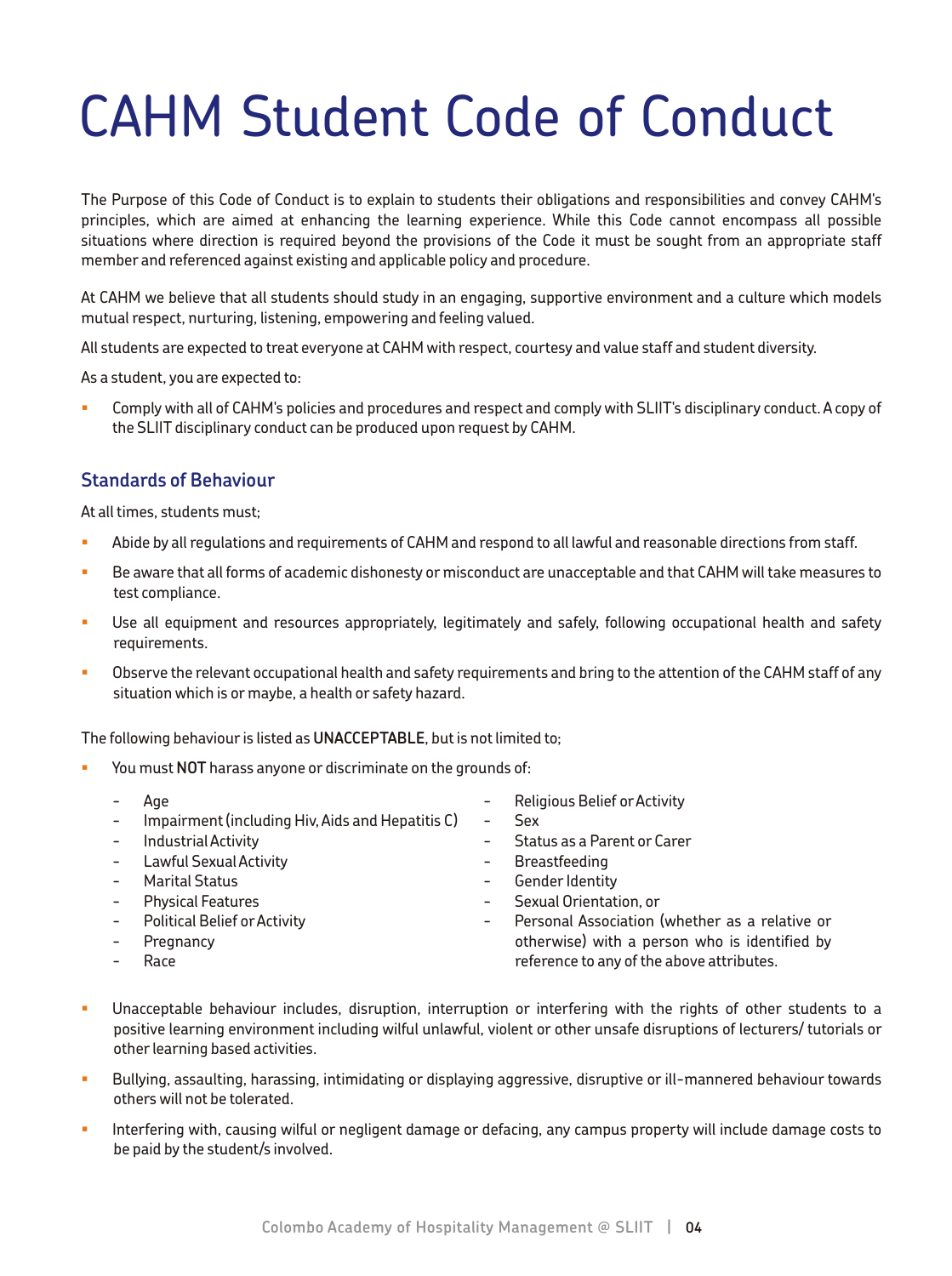- **•** You must not engage in frivolous complaints or grievances where there are no demonstrable or substantiated grounds for complaint.
- Vexatious claims against other students and members of staff will not be tolerated.
- & V<br>B<br>B<br>B<br>B<br>T<br>T<br>T<br>T Submission of fraudulent information and/ or documents to CAHM may lead to suspension.
- Inappropriate contact of fellow students and/ or staff, may lead to suspension.
- Theft of campus property or personal property will result in suspension and may lead to prosecution from the relevant law enforcement authority. Stealing Intellectual property and or misusing intellectual property and accessing confidential information such as assessment papers will resultin suspension.
- **Whilst it is recognised that students may sometimes form consensual legal sexual relationships. If a student is found** to have engaged in sexual intercourse, sexual harassment or sex discrimination on campus, the student will be subject to disciplinary action which may/ will result in the termination of study at CAHM. The matter may also be referred to the relevant law enforcement.
- **BET Alcohol, drugs or other substances must not adversely affect your study performance. CAHM does not permit the** possession of prohibited drugs or alcohol on the campus. Nor are you permitted to be underthe influence of alcohol and prohibited drugs whilst on campus. Disciplinary action will be taken and the police will be contacted to investigate the possession of prohibited drugs.
- Weapons are prohibited and if used to injure or intimidate, your enrolment and study will be terminated.
- W<br>• Al<br>• Ai<br>• St All students must observe the No smoking policy on campus, Smoking is prohibited.
- Aiding or abetting or instigating other students or outsiders to violate the rules and regulations of the Academy.
- Students must not organise activities, trips, fund raising, meetings etc without the approval of the CAHM CEO. Nor can students use the name and the logo of SLIIT, CAHM or William Angliss for whatever activity without the approval from the CAHM CEO.
- **Students must not distribute leaflets, newspapers & other printed material and audio or video material containing** texts or data which have not been approved for distribution among students or staff of CAHM by the CEO.
- **A**ny other behaviour which causes significant interference with the daily operations of CAHM may lead to suspension.

#### **Breaches of the Code of Conduct**

Students who breach the Code of Conduct will be subject to disciplinary actions. Serious breaches may involve permanent expulsion and in cases of suspected criminal activity, may involve referral of the matter to the relevant law enforcement authority.

A student who is found to have violated the Student Code of Conduct is liable to be subjected at any one or more of the following punishments.

- 1. A severe warning
- 2. A fine and a warning
- 3. Suspension for a specified period
- 4. Access rights granted to any resources, may be suspended
- 5. Recovery costs (in case of damaging institutional property) with a heavy surcharge
- 6. A combination of any of the punishments listed above
- 7. Expulsion from the Academy

If a student is suspected of committing illegal act, the matter will be reported to the police forinvestigation. The Academy has the right to concurrently conduct an inquiry against the suspected student under the Student Code of Conduct.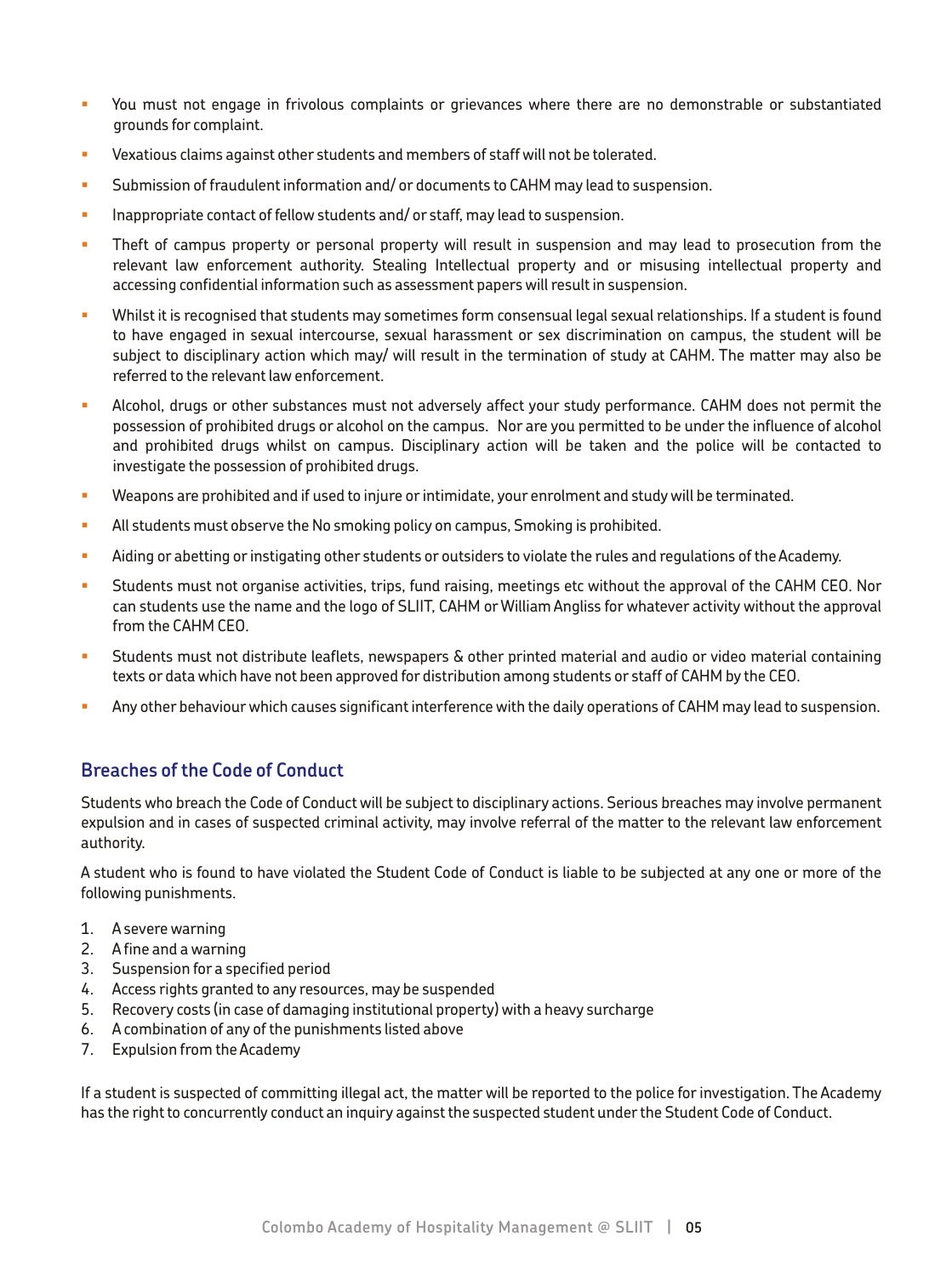# CAHM Student A-Z Information

#### **Absenteeism**

At CAHM the attendance we expect is at the minimum of 80% attendance. Students who are late more than 5 minutes will be invited to join the class, but will be marked as non-attended for that class. Continual lateness effects learning and disrupts your fellow colleagues and the teaching staff. Regular lateness will lead to disciplinary action.

#### **Academic & Administrative Staff**

CAHM is a study environmentin which students are able to engage in rational debate and freely express alternative points of view in that debate. At no stage will staff accept a debate that breaches unacceptable behaviour.

#### **Accidents**

Any accident resulting in personal injury that occurs on the campus must be recorded in the injury register. If a student has an accident on campus they should report it immediately to the CAHM staff. The staff will fill out an injury, accident and hazard form. The form will be handed to the Chief Executive Officer at CAHM.

#### **Alcohol and other Substances**

Students may not be on the premises under the influence of alcohol or illicit substances. If they are compromising health and safety or disrupting other student's learning while under the influence it will jeopardise your continued enrolment at the campus. Similar health and safety requirements apply in the workplace.

Some classes incorporate the use of alcohol at times. Where it is a requirement of the learning outcome or element of competence, students may taste alcohol if allowed by the relevant law (to be of an appropriate age) and at the teachers discretion. Students who do not wish to consume alcohol for religious or cultural reasons should inform their teacher so other arrangements can be made.

#### **Ambulance**

If an ambulance is required, students should immediately contactthe CAHM staff.

#### **Anaphylaxis**

Anaphylaxis is a severe allergic reaction that can be caused by some foods. During some courses, students at CAHM may handle types of food substances during their learning activities. If you have been diagnosed as suffering from anaphylaxis you should carry an Epipen at all times and make sure CAHM is aware of your condition. Information you provide may be used for your safety while undertaking your course and can remain confidential.

#### **Attendance/ Result Expectations**

Each day the teacher will mark the class attendance list and record any student who is absent. Any student frequently missing class orfailing for whateverreason will be contacted, counseled and/ or assisted.

Long term poor attendance can be subject to a review of your enrolment, resulting in a probationary period or cancellation of enrolment through a Student Progress Review Committee.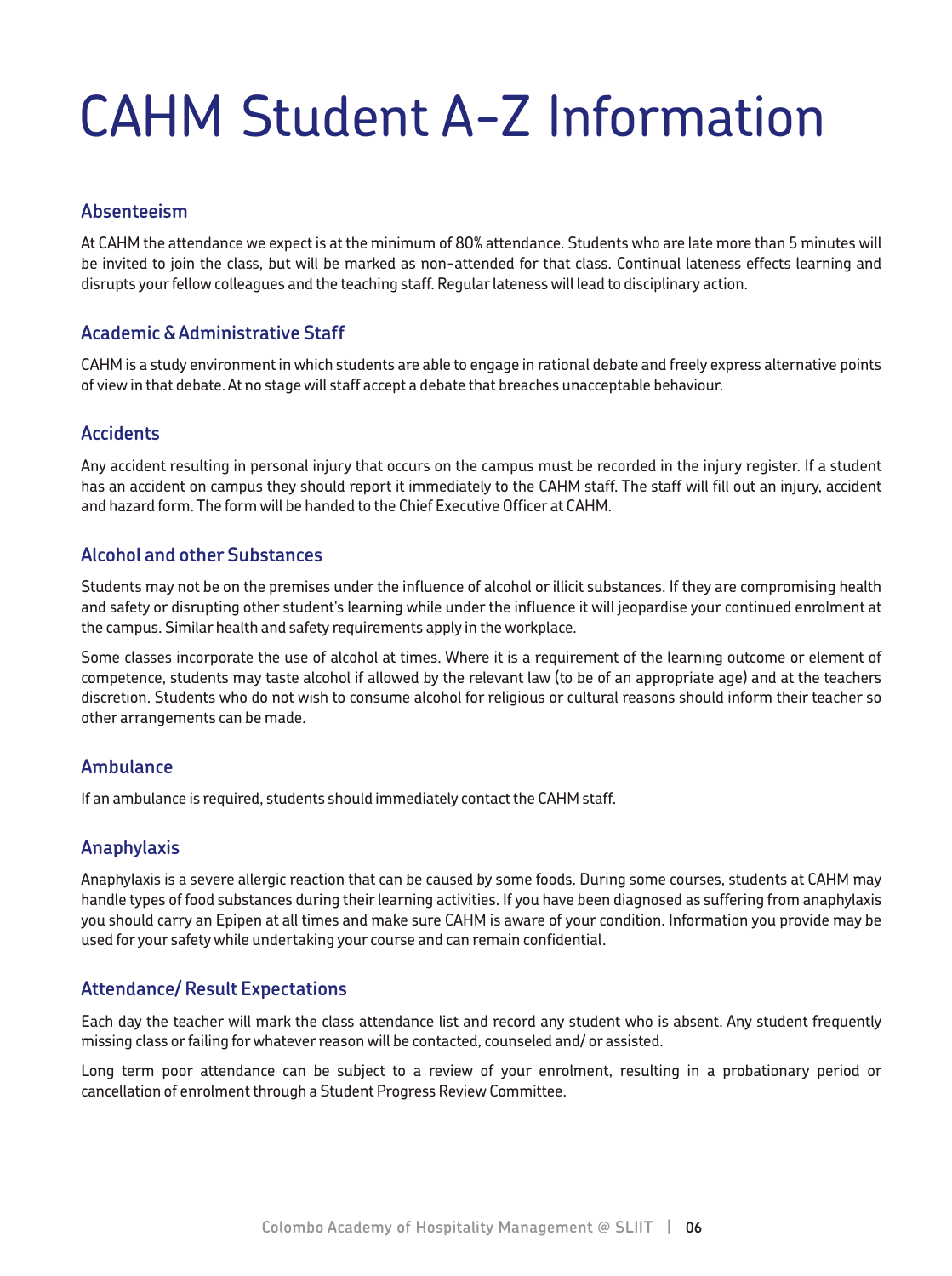#### **Assessment Marks/ Grades**

Students will be awarded a 'graded' mark, unless a 'Pass Competent' mark is appropriate. This marking scale matches Sri Lankan education standards and expectations.

There are a variety of assessment formats, below are some examples:

- a) **Work Projects** these are already stated in each of the subjects Learner Guides, howeverthey can be amended to suit the subject. Attendance is also calculated in the work project assessment.
- b) **Oral Questions** these can be asked verbally to students or given as a written assessment for completion during the subject duration. The teacher will determine the grading criteria.
- c) **Written Test** this examination will be conducted in a closed book format at the conclusion of the subject. Again the teacher will determine the grading criteria.

The pass rate for students is 60% for each assessment in each subject/ unit.

- A Competency achieved to an outstanding level in this subject(80–100%)
- B Competency achieved to a superior level in this subject (70-79%)
- C Competency achieved in this subject(60-69%)
- PC Passed competent(non-graded assessment)
- NYC Not yet assessed as being competent
- N The student has attended a class whereby delivery has taken place for the specified unit and at least one form of assessment has taken place.
- WF The student has attended a class whereby delivery has taken place forthe specified unit and then the student has withdrawn or dropped out more than four weeks afterthe commencement date of the course.
- WD The student has attended a class whereby delivery has taken place for the specified unit and the student has officially withdrawn within 4 weeks of commencement of the course
- WNA Student has never attended

#### **Breastfeeding Facilities**

A private breastfeeding space is available upon request. Students should contact the CAHM staff to make arrangements.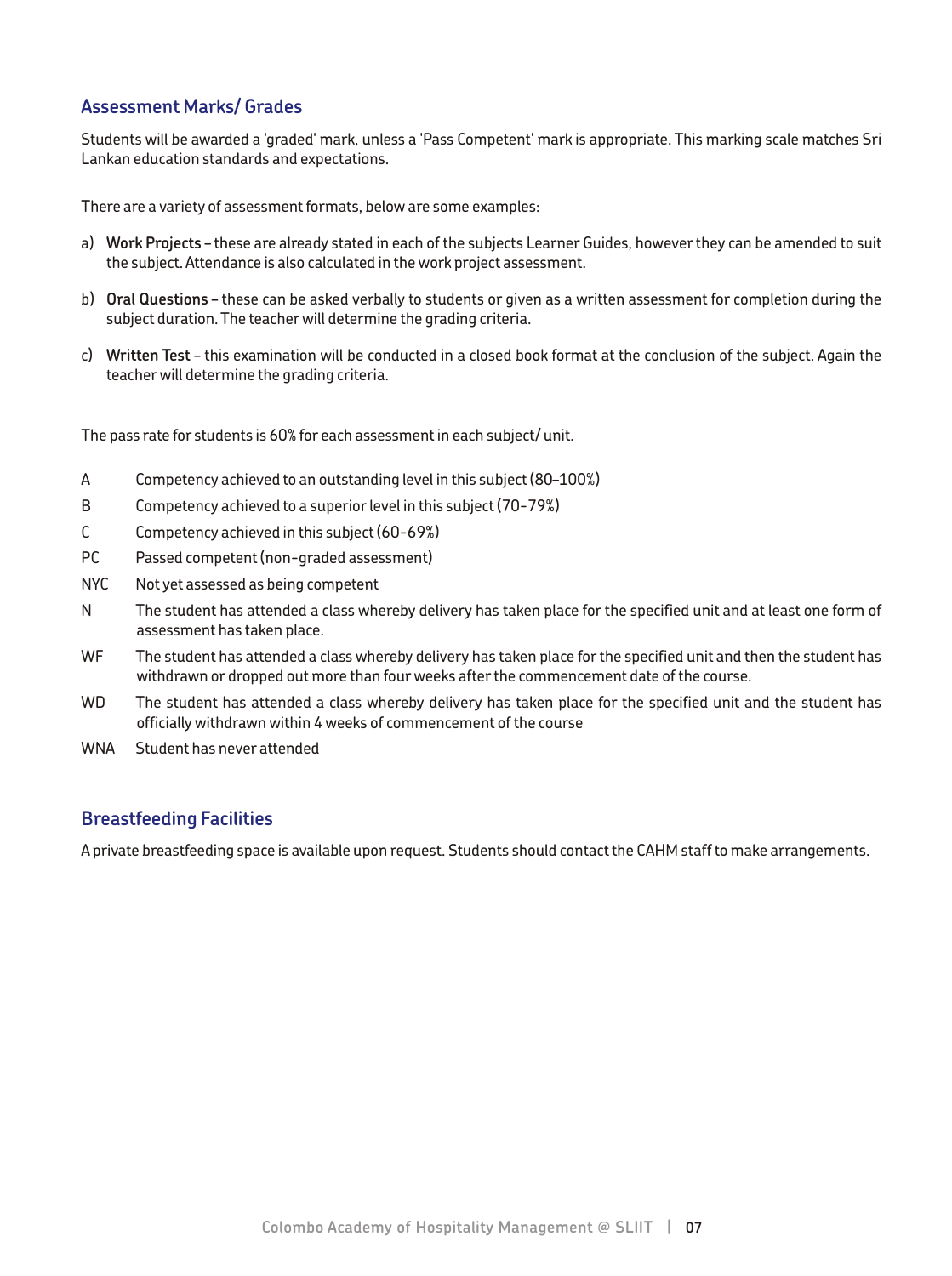#### **Bullying**

Bullying is repeated, unreasonable behaviour directed towards another person who creates a risk to their mental or physical health and safety.

Bullying can include, but is not limited to:

- Verbal abuse, spreading rumours or innuendo about someone,
- Interfering with someone's personal property or work equipment, • Ve<br>• In<br>• De<br>• Ps
- Deliberately excluding or isolating someone,
- Psychological harassment,

CAHM has a policy and procedure for dealing with bullying, and will ensure that all complaints are dealt with promptly and effectively.

#### **CAHM – Representing our Brand**

At CAHM we expect you to embrace CAHM as your employer and your home away from home, You are just as much a part of the brand as anyone else. On field excursions, industry visits, when guest speakers attend, you are representing CAHM and yourself. Be proud that you are part of the CAHM family.

You must conduct yourself in a professional manner while undertaking professional placement and respect the confidentiality of client or commercial information made available to them as part of the placement or site visit.

#### **Cancelled Classes**

In the event that a class needs to be cancelled, change of location or time amended due to a teacher's illness or unforeseen circumstances, every attempt will be made to contact the students prior to the class via SMS/ email to alert them of the changes. Notification and instructions will also be posted on the door of the classroom.

#### **Changing Rooms**

Changing rooms are located on the ground floor. Students are not permitted to change in toilets or in corridors as it is unhygienic, culturally insensitive and an infringement under health regulations.

#### **Cheating, Plagiarism & Collusion**

Copying another's work without acknowledgement and other forms of cheating are viewed seriously. Students at CAHM are expected to uphold academic integrity and avoid plagiarism. The way students present ideas and information in assessments must be totally their own. Plagiarism occurs when someone submits work that was written by someone else and claims it as their own. Collusion occurs when two people or more work together on an assignment/ assessment which is supposed to be done individually. It is considered to be plagiarism if a student uses material found in a text or online, without referencing the source in the body of the text, or uses the work of another student or friend.

As the relevant test or assignment will not be assessed, the student is considered not to have completed the subject requirements. A 'not yet assessed as being competent' 'N' or 'NYC' result will be recorded and re-enrolment will be required.

#### **Chewing Gum**

Chewing gum is not permitted in any class, within the front office area and in the kitchen.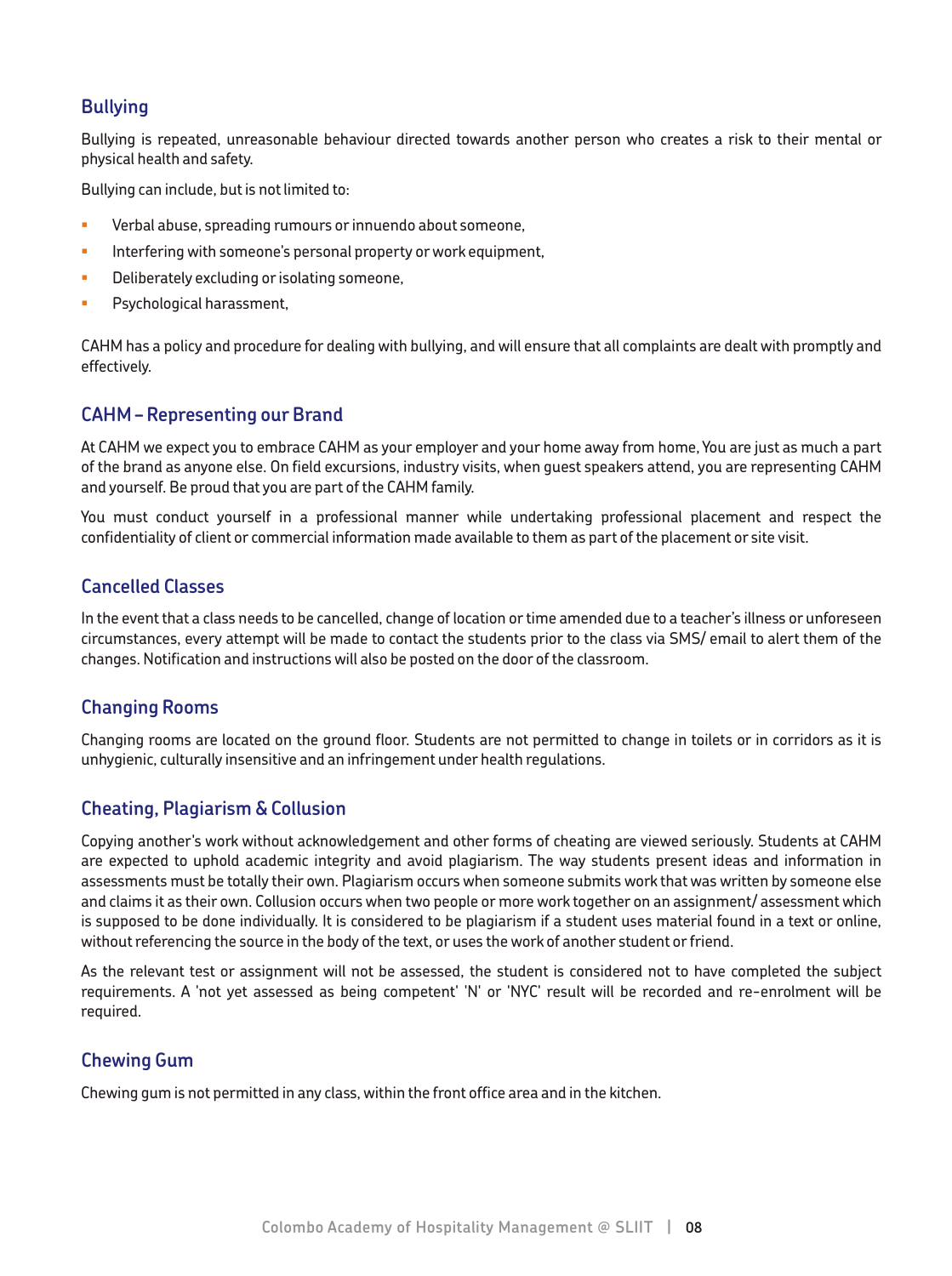#### **Compassionate or Compelling Circumstances**

Students will be provided with a release letterif they can demonstrate compassionate or compelling personal or academic circumstances. It will normally be expected that such circumstances are beyond the control of a student and could have an impact on the student's capacity and/or ability to progress through a course. These could include:

- Illness, where a medical certificate states that the student was unable to attend classes.
- Bereavement of close family members such as parents or grandparents.
- Major political upheaval or natural disaster in the home country that requires the student's emergency travel and this can have an impact on the student's studies. 8 III<br>8 B<br>8 M
- **A** traumatic experience which could include but is not limited to:
	- Involvement in or witnessing of an accident; or
	- A crime committed against the student; or
	- The student has been a witness to a crime and this has impacted on the student (these cases should be supported by police or psychologists' reports).
- **A student's inability to begin studying on the course commencement date due to delay in receiving a student visa.**

In order for a request for a release letter to be considered, the student must provide the following documentation:

**Exidence of their compassionate or compelling personal or academic circumstances, with relevant supporting** documents. Relevant supporting documents might include a personal statement, and a statement of support from an independent professional (e.g. medical, legal, counselling, academic);

#### **Counselling and Personal Development Centre**

Counselling and Personal Development services can be arranged and you can ask your senior lecturer/ teacher (in confidence) about these services and we at CAHM will seek the support of external professionals to assist if required. The services include;

- Personal counselling for stress, depression, relationship problems etc
- Personal development, coaching/ mentoring Pe<br>Pe<br>Pa<br>Pa<br>Pi<br>Pi
- Self help resources
- Accommodation problems
- Financial support information and referral

All services are free and most importantly confidential. At CAHM we can seek further support from the specialist staff at SLIIT.

#### **Defamation**

Defamation laws exist to protect people's reputations from unfair attack.

- Libel is defamation that is published
- Slander is defamation that is spoken
- Electronic communications such as email and voice mail can also be considered in defamations actions • Li<br>• Sl<br>• El<br>• It
- Itis importantthat you are careful about what you say or write about students and/ or colleagues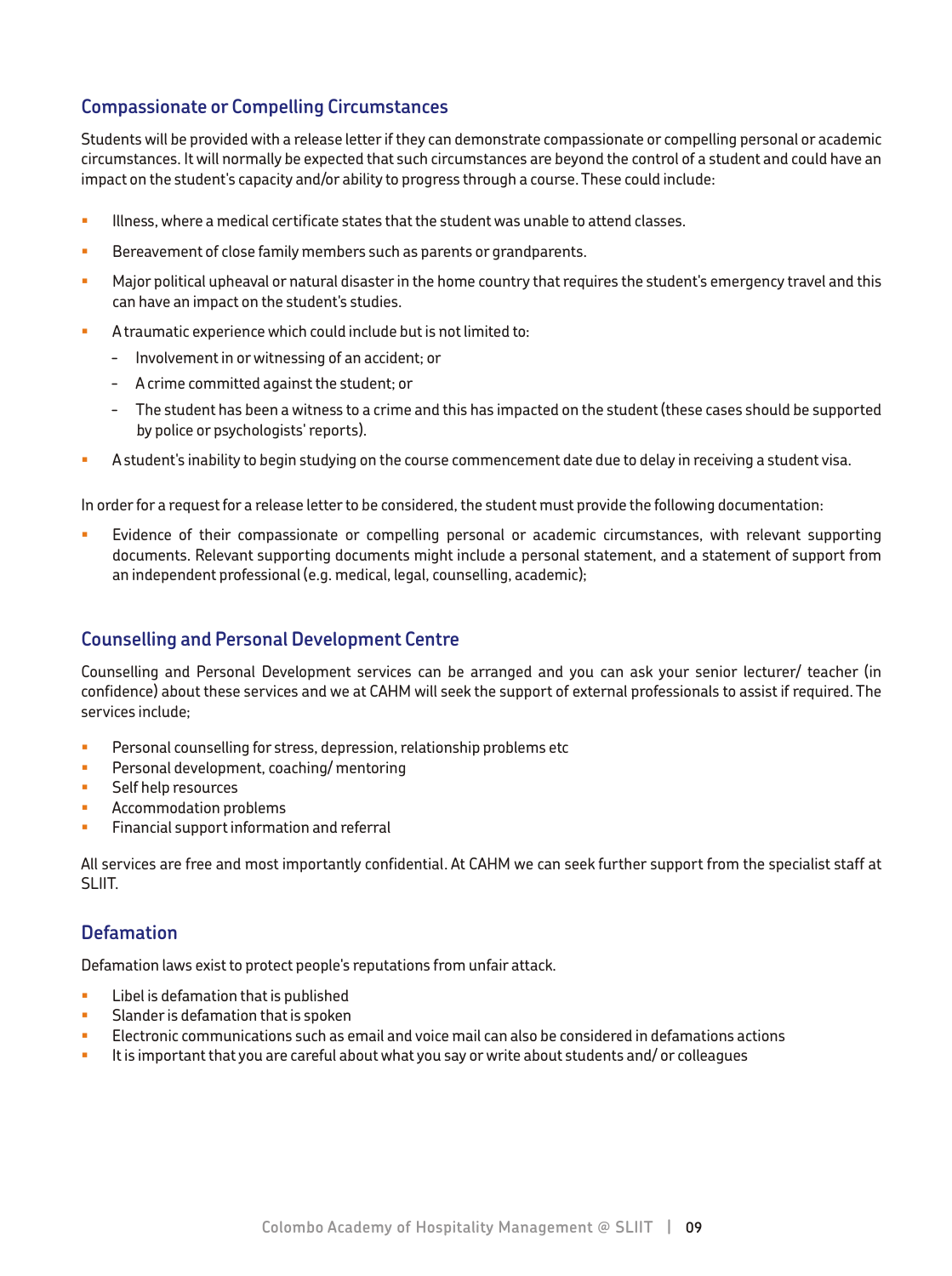#### **Disability Support**

Disability support services can be accessed by getting in touch with the staff at CAHM.

Specialised support is available for students with a diagnosed disability. Support may include;

- Interpreters and note takers
- Participation assistants for practical classes | In<br>| Pa<br>| Tu<br>| As<br>| Le
- **Tutors**
- Assistance with assignments and coursework outside of class
- Access to adaptive technology
- Learning support during tests and assessments.

#### **Discrimination**

All students have a right to equal opportunity in their education and CAHM is committed to providing a learning environment, free from discrimination on the basis of gender, age, marital status, race, sexual preference, disability, pregnancy, parenthood and religious or political beliefs.

CAHM has policies and procedures for dealing with discrimination and sexual harassment, and will ensure that all complaints are dealt promptly and effectively. Students who have enquiries or complaints relating to equal opportunity, discrimination or sexual harassment should contact the CAHM staff.

#### **Doctor/ Medical Support**

Medical staff are available on campus with the support of SLIIT. All medical requirements are fully confidential to all students.

#### **Dress Code**

Refer to Uniform Requirements and Grooming.

#### **Emergency Evacuation & Fire Evacuation**

In the event of an emergency evacuation, CAHM has an alarm on which you should evacuate the building and make your way to the emergency assembly point. You will be informed of the location of the assembly point.

Do not use lifts when evacuating. Do not re-enter the building until instructed to do so. Even if the alarm stops do not enter the building until the all is clear is given.

Information about emergency evacuation is available and posted on the back of the door of each classroom and posted throughout CAHM.

Students who require assistance in the event of an evacuation (e.g. limited mobility, visual or hearing impairment, etc) should inform the CAHM staff to ensure that a Personal Emergency Evacuation Plan is prepared to accommodate the student's needs in the event of an emergency.

#### **English**

All classes are conducted in English. Students are expected to converse in English during class. Outside of class, students are more than welcome to converse in their native language/ mother tongue. English classes and extra support can be provided, please speak to a teacher orthe CEO.

#### **Equal Opportunity**

Referto Discrimination.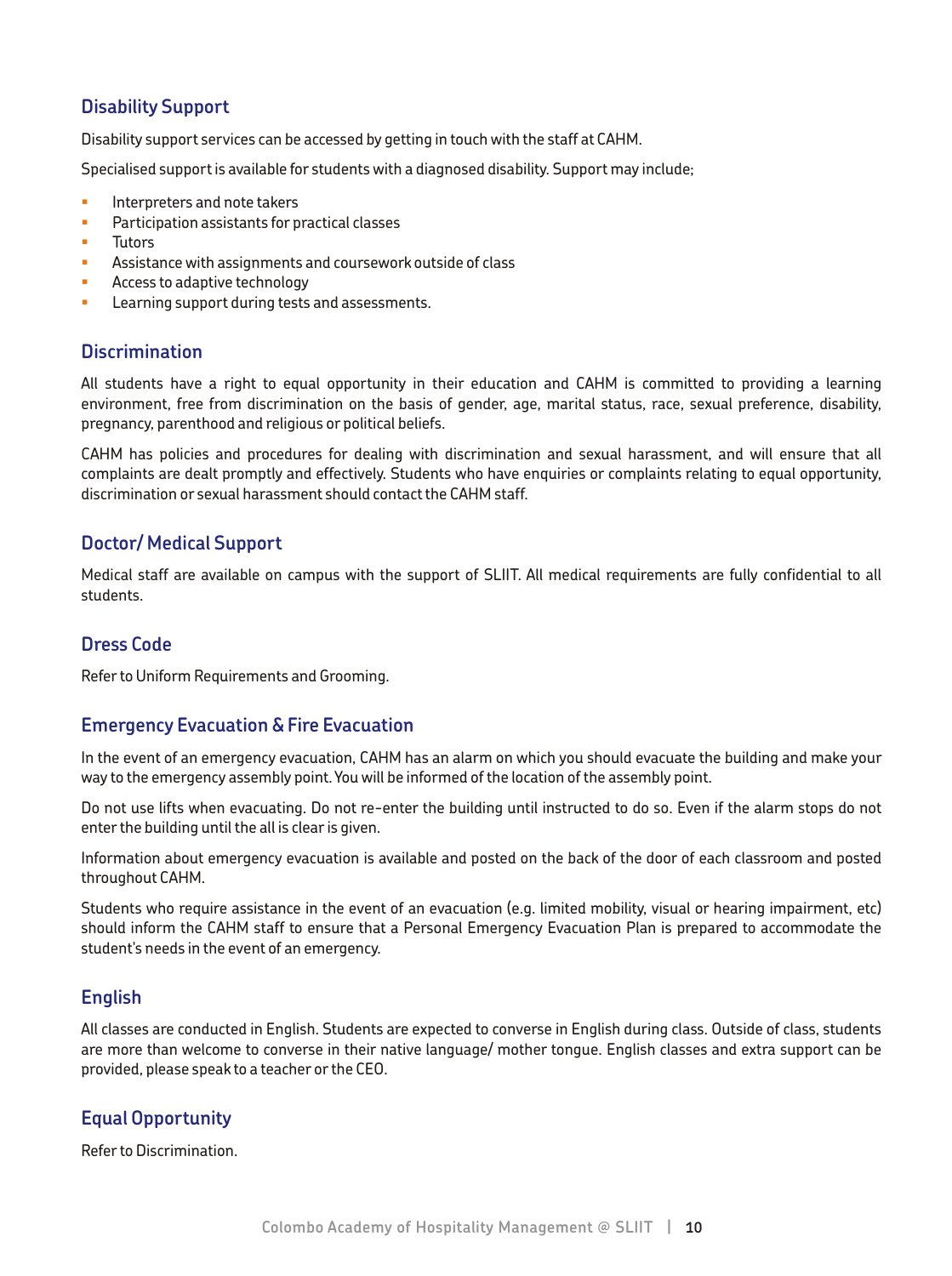#### **FirstAid**

At CAHM there are FirstAid Kits on each floor and the staff can assist you with yourfirst aid requirements.

#### **Gambling**

Any gambling activity whether for profit or not, is unacceptable behaviour and will not be tolerated by CAHM. Disciplinary action will be taken. Borrowing money from your fellow colleagues is strongly not advisable.

#### **Grooming & Jewellery**

There are strict codes about personal grooming and the wearing of jewellery and body piercing for certain work environments. Students will be made aware of the regulations as appropriate to their course (through a specialised teacher) and they must familiarise themselves and adhere to these rules;

These will vary depending on the industry and health and safety requirements.

- Workplace hygiene requires that jewellery should be limited to plain banded rings and sleepers for pierced ears to ß avoid stones and small pieces of metal falling into food
- Watches should be removed to eliminate the risk of bacteria transporting itself from the watch to the food.
- Udatches should be removed to eliminate the risk of bacteria transporting itself from the watch to the food.<br>• Food handlers and students working in restaurants should keep their finger nails short as this makes them keep clean, nail polish should not be worn in practical classes.
- CAHM acknowledges industry standards with regard to body piercing. As CAHM is a simulated workplace, nose rings, ß eyebrow rings or other piercings to the face are not permissible in practical classroom activities (front office and kitchen activities), unless a piercing is for religious or cultural reasons. Tattoo rules apply based on the piercing description above.
- $\blacksquare$  In the kitchen classes, hair has to be tied back and covered by a chefs/ bakers hat. Front office requirement is to have hairtied back with a black ribbon and clean.

#### **Harassment/ Sexual Harassment**

Referto Discrimination.

#### **Human Rights**

The CAHM study environment is one that is free from harassment, discrimination and abuse of power, and one that respects the privacy of individuals. You musttreat all at CAHM with courtesy and respect.

#### **International Students**

To comply with visa requirements, international students must demonstrate satisfactory academic progress and attendance. CAHM teachers are required to submit an "International Student Progress Report" (three times per semester) on all students' academic progress and attendance.

If a student has failed, the student will be given the opportunity to reach a pass mark atthe discretion of the teaching staff. If a student receives a grade of 40% or below for a specific assessment task, the student may be required to complete the subject or assessment again.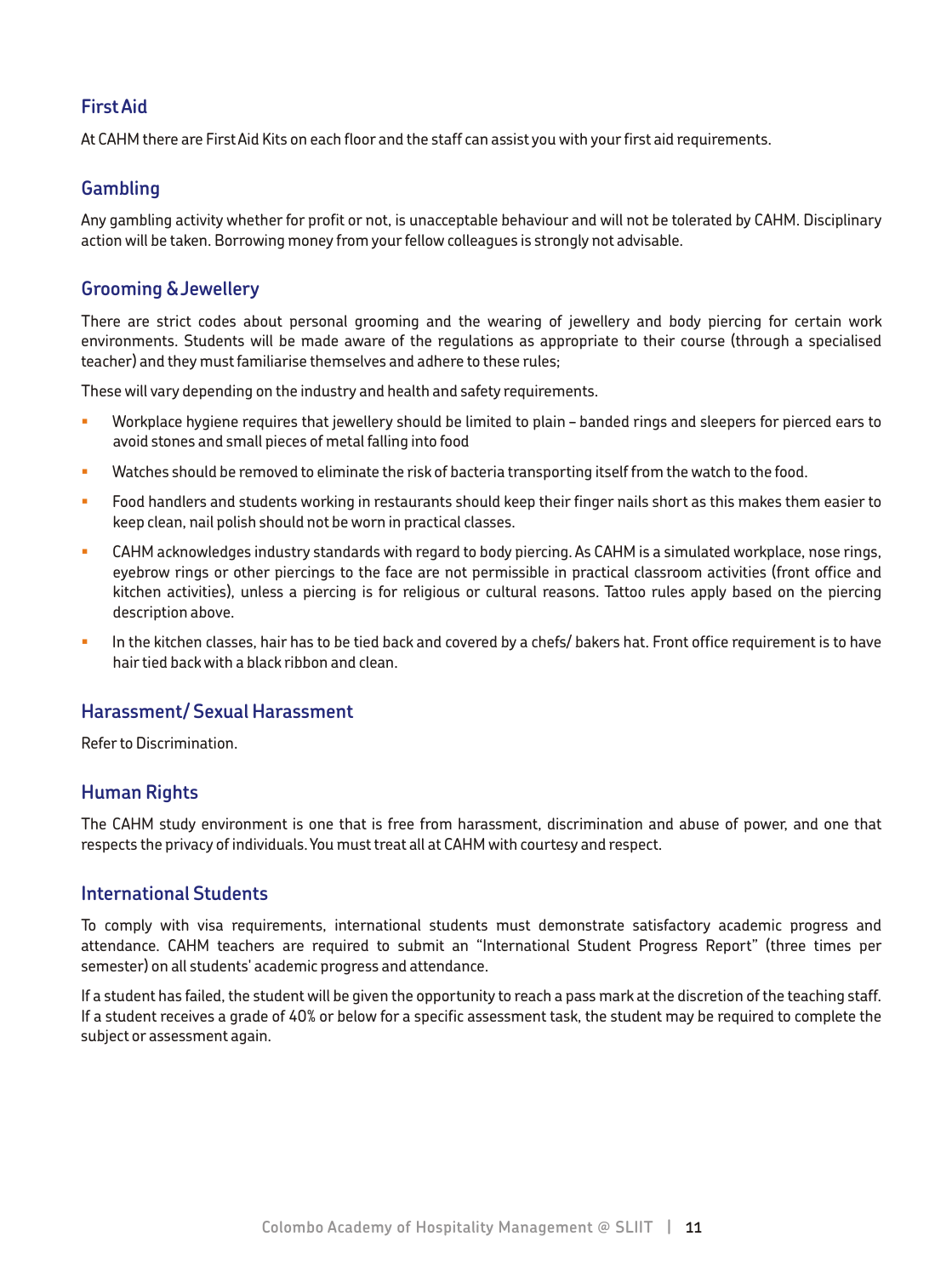#### **Lateness**

Students who are late more than 5 minutes will be invited to join the class, but will be marked as non-attended for that class. Continual lateness effects learning and disrupts your fellow colleagues and the teaching staff. Regular lateness will lead to disciplinary action.

Punctuality is essential in the workplace for practical as well as courteous reasons. Students are expected to be punctual to class, in the same way as they would be expected to be punctual in the workplace.

#### **Lost Property**

For all lost property, please speak to the CAHM staff.

#### **Mobile Phones**

Students must switch off mobile phones at all times when in the classroom unless an agreement is sought with the relevantteacher. Phones will not be allowed at any stage during assessments / exams.

#### **Personal Belongings**

Students need to look aftertheir personal belongings. Do not carry too much cash and be mindful of where you leave your mobile phone. CAHM will not be accountable if your personal belongings go missing.

#### **Personal Growth**

To reach your potential, we advise that you participate actively in, and contribute to, the CAHM extra curricular activities, join committees and support members.

#### **Personal Health**

Persons having any of the following conditions must not handle food;

- Acute gastroenteritis, including acute diarrhoea and vomiting
- Hepatitis A or Hepatitis E and all other forms of acute hepatitis until diagnosed not to be Hepatitis A or Hepatitis E
- Tuberculosis (in the infectious state until cleared by the health authorities)
- Infectious skin conditions
- Contagious viral illnesses (e.g. chicken pox, glandular fever, measles etc) - Ad<br>- Hi<br>- Tu<br>- Ad
- Acute flu like illness for those recently returning from overseas.

If you are a food handler and are suffering from any of these illnesses, you may not attend class until you provide a doctor's certificate indicating that you are fit for class. Seek advice from your doctor if you have any concerns regarding your health.

#### **Personal Information**

Personal information that is available to CAHM, such as addresses, telephone numbers, email addresses, cannot be disclosed to third parties, including parents, sponsors, family members or friends, without the written consent of the student. Itis imperative that as a student you can only provide yourresults and grades to your parents (due to privacy).

However your academic results will be released to your employer/ sponsor as per yourtraining programme.

#### **Personal Responsibility**

It is your obligation to monitor your own progress in the academic program, in the context of reasonable access to academic staff for assistance and to the various academic support services. It is your responsibility to accept moving towards intellectual independence.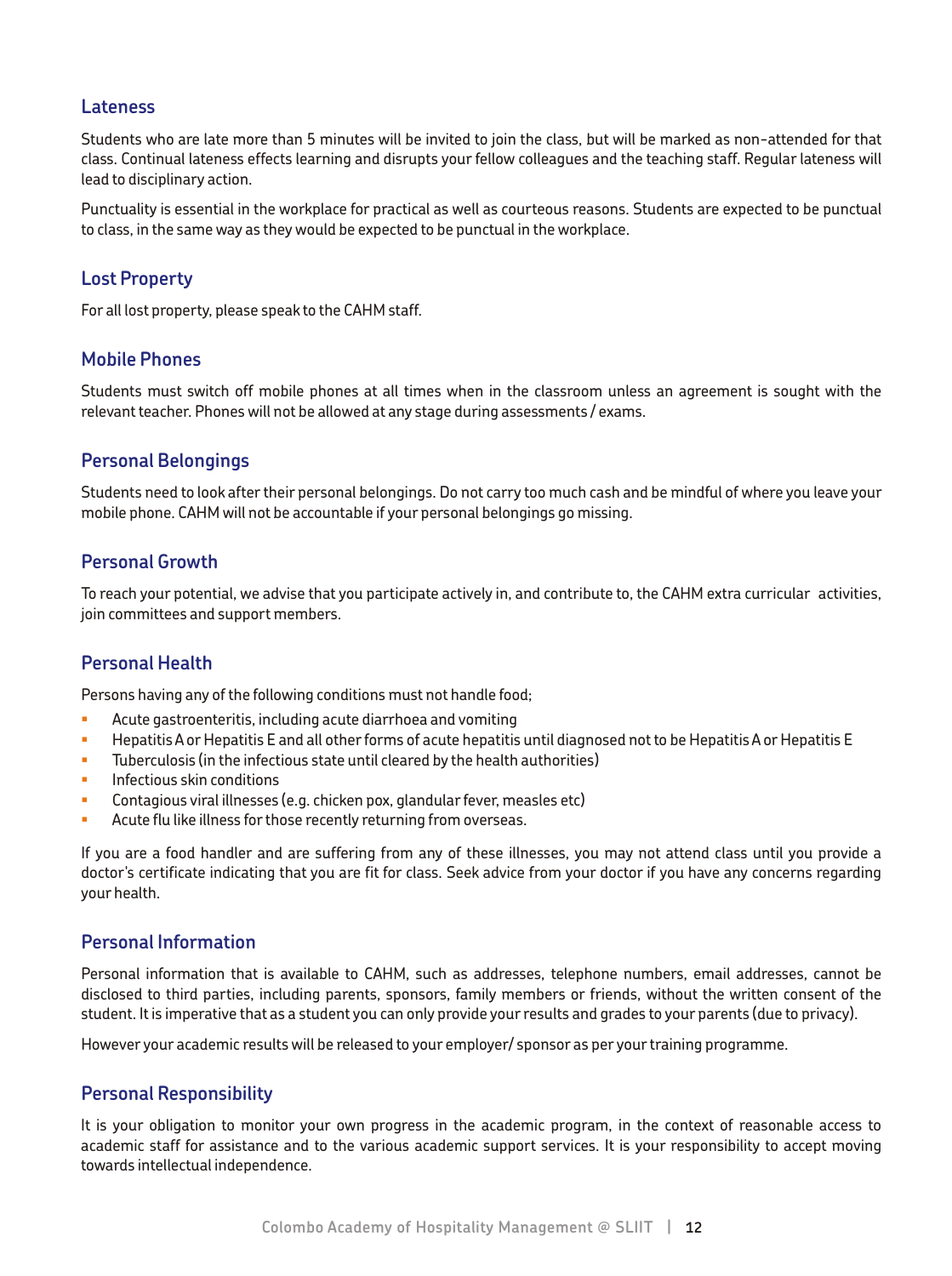#### **Prayer Rooms (Retreat Rooms)**

There are two prayer rooms at CAHM; both male and female prayer rooms are located on level 2. The prayer rooms are non-denominational, not specific for one religion only. A student seeking some quiet time may use this facility but needs to be mindful that it is a prayer room.

#### **Privacy**

Referto 'Personal Information'

#### **Property**

CAHM is not responsible for students' or visitors' property lost or damaged on the premises. Personal property (clothes, tools bags) should be clearly marked with names to facilitate return in case of loss.

Students will be held responsible for, and will be required to make good, any damage they may cause to apparatus and equipment or to the structure and fittings of the building due to negligence. Any damage caused to property, including emergency service equipment, by a student will be reported to police for appropriate action.

If a student visibly sees any damage to property, they must report it immediately to the CAHM staff for follow up by maintenance services.

#### **Re-submission of Work Projects**

- ß Late or resubmitted work can only receive a "pass" or "C" result (unless accompanied by a medical/ doctors certificate).
- Extensions must be sought prior to the due date.
- ßß A student who does not complete a subject within a semester or enrolment year must either re-enrol in the subject the following semester or complete the re-assessment within 6 weeks of the publication of results for that assessment task (or by arrangement with CAHM Staff.)

#### **Results**

Students should check the accuracy of their results and discuss any discrepancies with their teacher as soon as possible. Any outstanding fees must be paid before results can be issued.

#### **Security**

At CAHM there is constant security surveillance and a security officer patrols the premises whilst students are on campus. When on campus, however, it is in the interest of all students to protect their personal property at all times. Should a student suffer a loss of belongings this should be reported immediately to the CAHM Staff.

#### **Sexual Harassment**

Referto Discrimination.

#### **Sexual Relationships**

Whilst it is recognised that students may sometimes form consensual legal sexual relationships. If a student is found to have engaged in sexual intercourse, sexual harassment or sex discrimination on campus, the student will be subject to disciplinary action which could result in the termination of study at CAHM.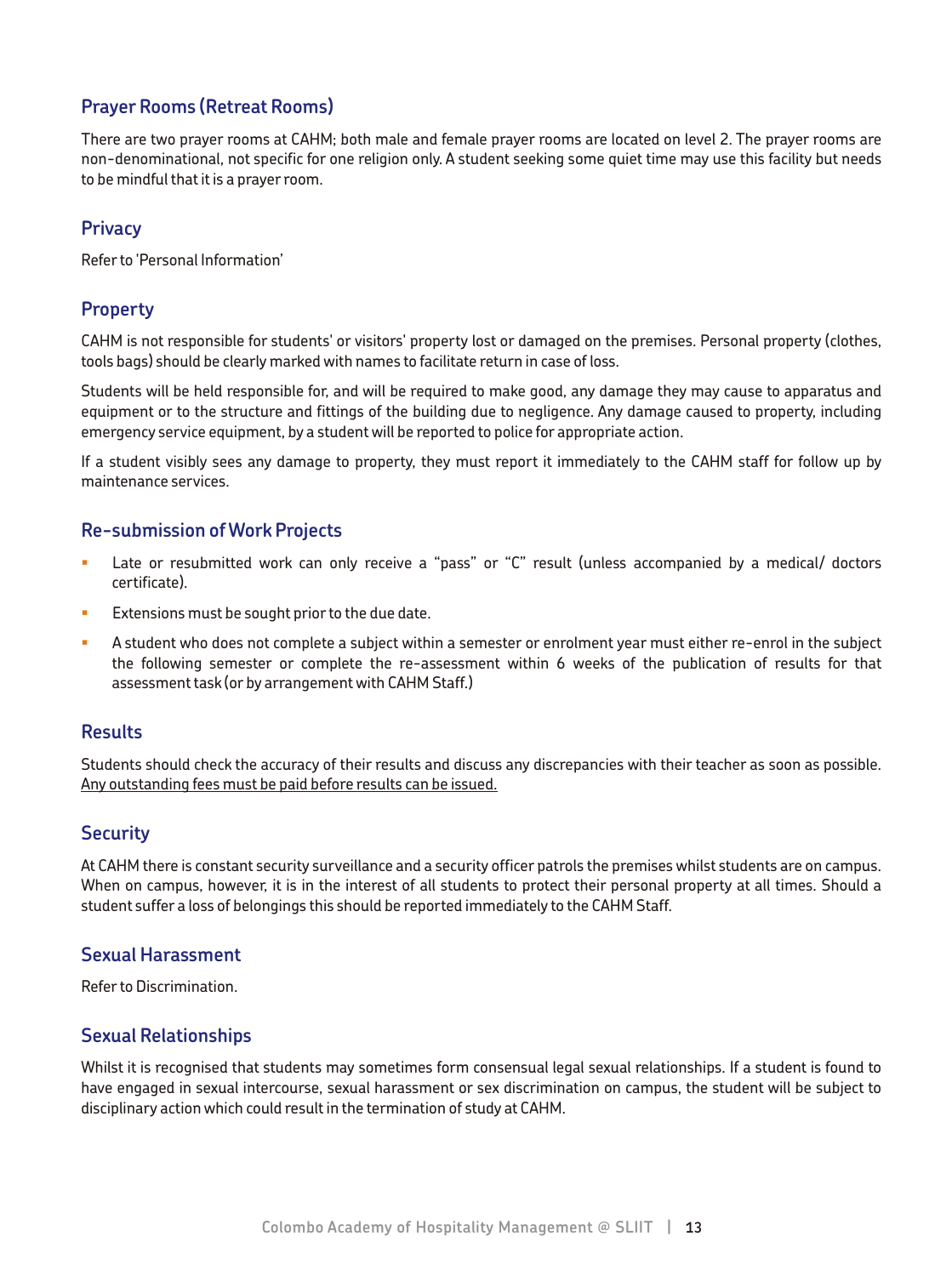#### **Showers**

Showers are located on the ground floorin the male and female bathrooms.

#### **Smoking**

Students throughout SLIIT including CAHM must adhere to the Non-smoking policy on campus grounds, Smoking is prohibited.

#### **Theft**

Theft of campus property or personal property may lead to prosecution.

#### **Time Commitment**

As well as attending formal classes at CAHM, students should spend a minimum ten hours per week on additional work projects and/or study. Some subjects might require students to spend additional time in practical activities.

#### **Timetables**

Due to changes in delivery requirements, timetables may change in the days prior to the classes commencing. Every attempt will be made to notify the student of any changes to timetables.

#### **Uniform Requirements**

Students are not permitted to wear uniforms when travelling to and from CAHM unless directed to do so by the relevant teaching program area. You will be advised to wear appropriate uniforms when representing CAHM or attending field trips or site visits.

Students should wear closed shoes at all times as practical classes may take place in the restaurant with short notice.

For health and safety reasons, uniforms are often required in class as in the workplace. Where a uniform is required for classes the following policies apply;

- **Students, who arrive for class without the required uniform or part of their uniform, or without practical kits, will be intertated and the unit of the unit of the unit of the unit of the unit of the unit of the unit of t** unable to participate in the class.
- Black leather shoes are compulsory for all students to wear during all practical classes. Runners, sneakers, open ß shoes are not permitted in a practical kitchen environment and entry with these shoes will resultin the student notto be admitted to class. Strong leather shoes are recommended to prevent slips or any hot items penetrating the sole or upper surface of the footwear.
- Where dress required for class is not of a professional standard (dirty or unpressed), students will be excluded from ß participation.
- **Uniforms are not to be worn while travelling to and from the campus or when students leave the campus during 4** breaks.
- **•** Changing rooms are provided and students are not permitted to change in the corridors or toilets.